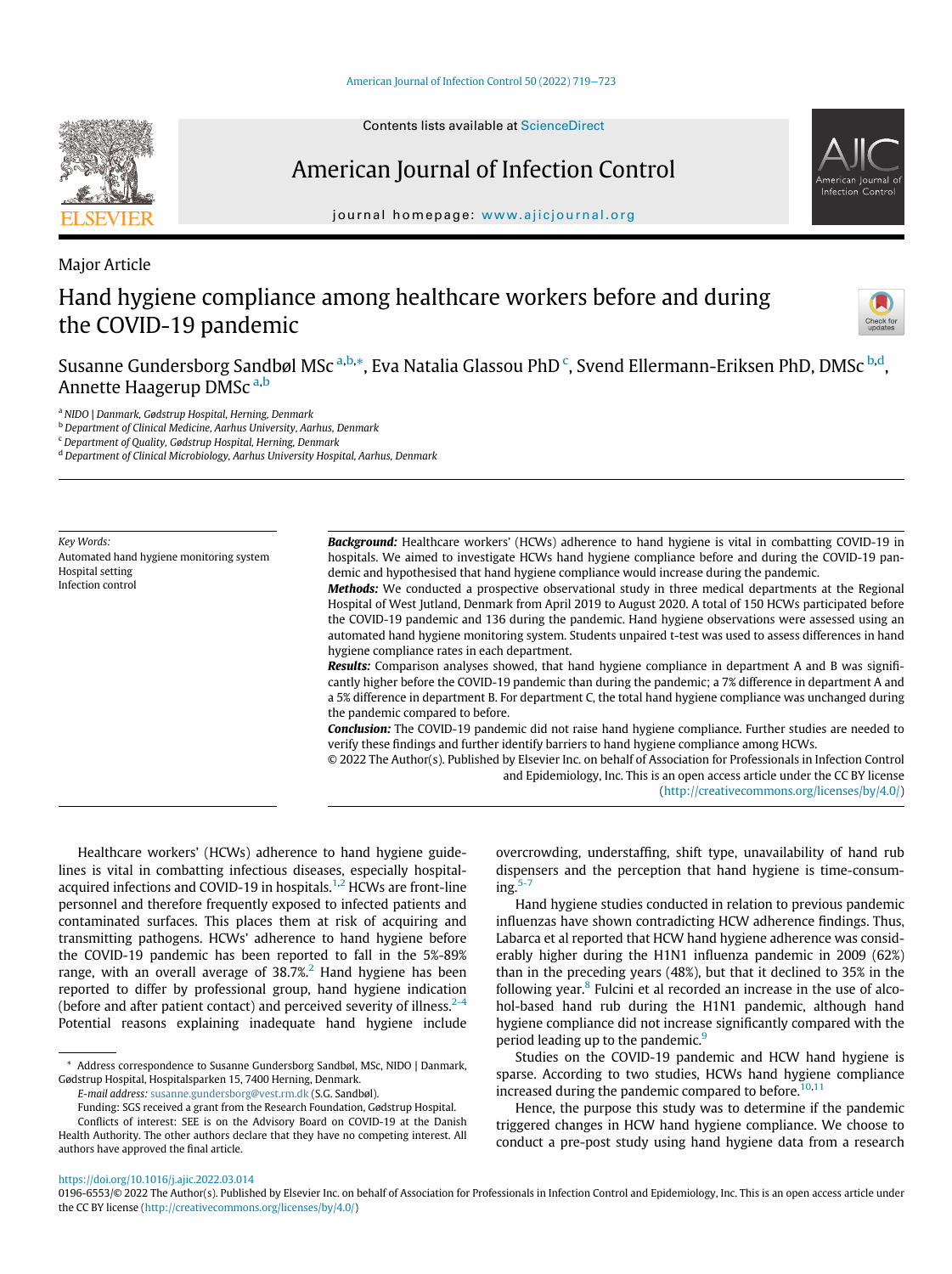project conducted in 2019. The research project investigated HCWs hand hygiene compliance in patient rooms using an electronic hand hygiene monitoring system in three medical departments at the Regional Hospital West Jutland (RHWJ). Data from this project has not previously been published. In 2020, the hand hygiene system was re-installed on the same departments and hand hygiene data from 2019 was used as baseline measurements. The departments remained general wards during the COVID-19 pandemic and treated only COVID-19 patients if the patients were diagnosed during admission. In line with the literature, we hypothesised that hand hygiene compliance would increase during the COVID-19 pandemic compared with before the pandemic.

# METHODS

# Study design and setting

This pre-post observational study was conducted in three medical departments at RHWJ, Denmark, from April 2019 to June 2019 (before COVID-19) and from May 2020 to August 2020 (during COVID-19). The three departments treat different patient type; Department A treat patients with cardiovascular diseases, Department B haematological disorders and Department C respiratory diseases. Data on hand hygiene compliance before the COVID-19 pandemic consisted of 12 weeks of observation from April 2019 to June 2019. Data on hand hygiene compliance during the COVID-19 pandemic consisted of 12 weeks of observation from May 2020 to August 2020. The two observation periods were separated by an 11 month interval.

# Ethics

Permission to conduct the study was obtained from the hospital administration of the Regional Hospital of West Jutland and the managements of the three departments. The study was registered with the Central Jutland Research Register (no. 1-16-02-642-18). The Regional Committee on Health Research Ethics declared that its approval was not needed.

## Study subjects and data collection

Hand hygiene observations included physicians and nurses. Participation in the study was voluntary. All participants were informed about the study purpose and the placement of the hand hygiene system prior to study initiation. To ensure anonymity, no information was obtained about the study subjects besides their healthcare profession. A total of 150 HCWs participated before the COVID-19 pandemic and 136 during the COVID-19 pandemic.

## Automated hand hygiene monitoring system

Hand hygiene observations were collected using the automated hand hygiene monitoring system Sani Nudge.<sup>[12](#page-4-7)</sup> The Sani Nudge system consists of sensors attached to the HCWs' name tags and to all alcohol-based hand rub dispensers and near patient beds. The sensors on the HCWs' name tags were profession coded and continuously registered the HCWs' hand hygiene opportunities and their visits to patient rooms. The sensors located on all alcohol-based sanitizers recorded HCWs' dispenser usage. Furthermore, sensors installed above patient beds created a patient zone around the bed and were used to register whether hand hygiene using alcohol-based hand rub had been performed before entering and after exiting the patient zone. The algorithm has previously been validated clini-cally.<sup>[13](#page-4-8)</sup> The system set-up allows it to be used as a proxy for monitoring the WHO's moments 1 "before touching a patient, 4 "after touching a patient" and 5" after touching patient surroundings. $<sup>2</sup>$  $<sup>2</sup>$  $<sup>2</sup>$  All</sup> data were anonymised. The Sani Nudge system was installed 2 weeks ahead and tested in all departments of each study period.

## Outcomes

The primary outcome was to determine whether hand hygiene compliance differed before compared to during the COVID-19 pandemic. Hand hygiene compliance before and during the COVID-19 pandemic was subsequently compared for each department respectively. The secondary outcomes were to examine trends in hand hygiene compliance over time before and during the COVID-19 pandemic. This approach allowed us examine increasing or decreasing trends in the weekly hand hygiene compliance rates before and during the COVID-19 pandemic. In addition, we examined difference in hand hygiene compliance by profession and hand hygiene indication (before and after patient contact) before compared to during the pandemic.

## Statistical analysis

Hand hygiene compliance was calculated by dividing number of compliant hand hygiene opportunities by the total number of patient contact opportunities and was stated as weekly mean hand hygiene compliance rates (0%-100%). Continuous variables were reported as means with standard error of the means. For the primary statistical analysis, the difference in the mean hand hygiene compliance before compared to during the COVID-19 pandemic was assessed using the Student's unpaired  $t$  test. For the secondary analyses, trend in weekly hand hygiene compliance rates over time before and during the COVID-19 pandemic were assessed by scatterplots and linear regression. From the linear regressions analyses report the slope of the regression lines for before and during the COVID-19 pandemic and subsequently test for difference in slopes. Additionally, difference in hand hygiene compliance by profession and hand hygiene indication (before and after patient contact) was assessed using the Student's unpaired t test. P-values  $< .05$  were considered statistically significant. All statistical analyses were conducted using STATA version 16.

# **RESULTS**

Each department's patient beds remained the same throughout the study periods. Likewise, admission numbers, average durations of stay and number of employees and participation in the study were similar in the period leading up to and during COVID-19 [\(Table 1](#page-2-0)). The total participation rate was 76.5% in the before COVID-19 study period and 77.3% in the COVID-19 study period. Participation varied by department and by profession [\(Table 1\)](#page-2-0). Data on hand hygiene compliance were based on a total of 23,507 compliant hand hygiene opportunities and 84,485 patient contact opportunities and varied by department, study period and profession ([Table 1\)](#page-2-0).

Hand hygiene compliance before compared to during the COVID-19 pandemic stratified by departments

For department A, the total hand hygiene compliance rate before and during the pandemic was 29% and 22% respectively, with a difference of 7% (95% CI, 5%-9%),  $P = < .001$  ([Table 2\)](#page-3-0). For Department B, the total hand hygiene compliance rate before and during the pandemic was 34% and 29% respectively, with a difference of 5% (95% CI, 2%-7%,  $P =$  <.001 [\(Table 2](#page-3-0)). For Department C, hand hygiene compliance rate before and during was 31% and 29%, with a difference of 2% (95% CI  $2\% - 6\%$ ),  $P = .24$  [\(Table 2](#page-3-0)).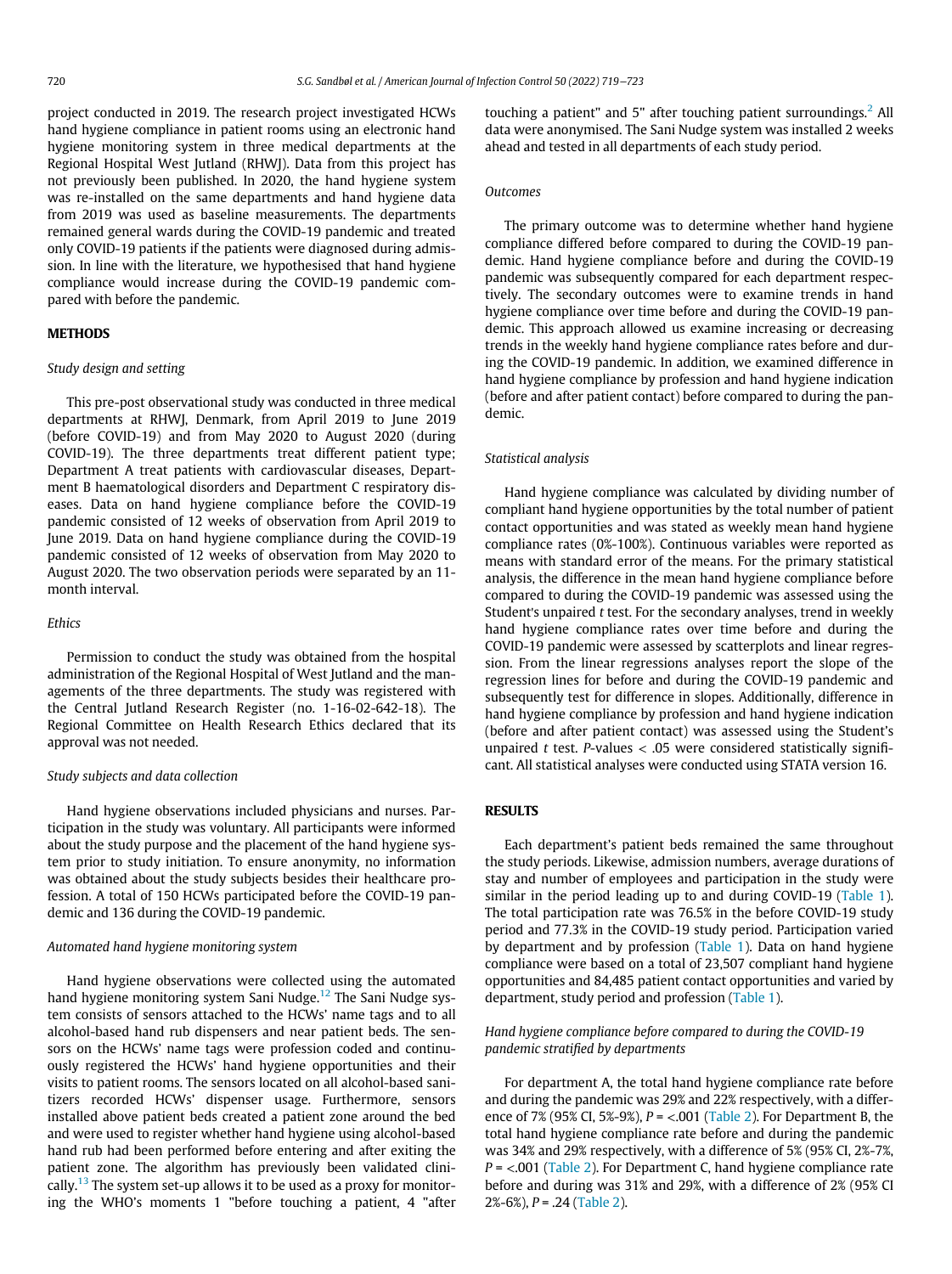#### <span id="page-2-0"></span>Table 1

Tabular summary of each department's patient beds, admission numbers, average duration of stay, employees, participation and number of compliant hand hygiene opportunities and patient contact opportunities in the before and during COVID-19 study periods. Values are stated as numbers unless otherwise specified

|                                         | Before<br>COVID-19 | During<br>COVID-19 |
|-----------------------------------------|--------------------|--------------------|
| Department A, Cardiology                |                    |                    |
| Patient beds. n*                        | 48                 | 48                 |
| Admissions, n                           | 863                | 827                |
| Average duration of stay (days)         | 2.9                | 3.2                |
| Nurses, n                               | 55                 | 49                 |
| Participating nurses, n (%)             | 47(85.5)           | 41 (85.4)          |
| Physicians, n                           | 27                 | 22                 |
| Participating physicians, n (%)         | 21(77.8)           | 15(68.2)           |
| Compliant hand hygiene opportunities, n | 7,006              | 6,122              |
| Patient contact opportunities, n        | 23,642             | 27,280             |
| Department B, Hematology                |                    |                    |
| Patient beds, n                         | 16                 | 16                 |
| Admissions, n                           | 303                | 335                |
| Average duration of stay (days)         | 1.6                | 1.1                |
| Nurses, n                               | 30                 | 27                 |
| Participating nurses, n (%)             | 21 (70)            | 15(55.6)           |
| Physicians                              | 15                 | 13                 |
| Participating physicians, n (%)         | 12(80)             | 13 (100)           |
| Compliant hand hygiene opportunities, n | 1.438              | 2.419              |
| Patient contact opportunities, n        | 4,201              | 8,139              |
| Department C, Respiratory diseases      |                    |                    |
| Patient beds, n                         | 32                 | 32                 |
| Admission, n                            | 605                | 575                |
| Average duration of stay (days)         | 2.0                | 1.9                |
| Nurses, n                               | 58                 | 50                 |
| Participating nurses, n (%)             | 42 (72.4)          | 40(80)             |
| Physicians, n                           | 11                 | 15                 |
| Participating physicians, n (%)         | 7(63.6)            | 12(80)             |
| Compliant hand hygiene opportunities, n | 3,562              | 2,960              |
| Patient contact opportunities, n        | 11,159             | 10,064             |

<span id="page-2-1"></span>\*number.

# Weekly mean hand hygiene compliance rates over time <sup>−</sup> scatterplots and linear regression

For department A and B, the weekly mean hand hygiene compliance rates followed a slightly decreasing trend over time both before and during the COVID-19 pandemic [\(Fig 1\)](#page-3-1). For department A and B, regression analyses revealed, that the decreasing trend in weekly hand hygiene compliance before the COVID-19 pandemic compared to during the pandemic was non-significantly ([Table 3\)](#page-4-9). For department A, difference in slopes before and during the COVID-19 pandemic was  $0.001(95\% \text{ CI} -0.002, 0.004)$ ,  $P = .56$ . For department B, difference in slopes before and during the COVID-19 pandemic was  $-0.002$  (95% CI  $-0.010$ , 0.005),  $P = .47$ .

In department C, during the first 8 weeks, the weekly hand hygiene compliance rates before the COVID-19 pandemic decreased, while the weekly hand hygiene compliance rates during the COVID-19 pandemic was more scattered ([Fig 1\)](#page-3-1). At week 9 and week 10, the hand hygiene compliance during the COVID-19 pandemic were above the levels recorded before the COVID-19 pandemic ([Fig 1](#page-3-1)). For Department C, regression analyses showed a significantly difference in the slope before the COVID-19 pandemic to during the pandemic ([Table 3\)](#page-4-9); the difference in slopes before and during the COVID-19 pandemic was  $-0.013$  (95% CI  $-0.021$ ,  $-0.005$ ),  $P = .004$ .

# Hand hygiene compliance by profession and hand hygiene indication

The mean hand hygiene compliance among nurses and hand hygiene indication (before and after patient contact) differed significantly in favour of the before COVID-19 pandemic study period in departments A and B [\(Table 2\)](#page-3-0) For department C, the mean hand hygiene compliance by profession and hand hygiene indication also differed, but non-significantly so ([Table 2\)](#page-3-0).

# DISCUSSION

To summarise, hand hygiene compliance levels differed with overall compliance being higher in favour of the period initiated before the COVID-19 pandemic, indicating that the COVID-19 pandemic did not have a beneficial effect on HCW hand hygiene as we expected.

The study showed, that department A and Bs total hand hygiene compliance levels was higher before the COVID-19 pandemic than during the pandemic. However, a 5%-7% difference in hand hygiene compliance with narrow confidence intervals does not seem to signal a major clinical difference. Furthermore, for department A and B, the trend in hand hygiene over time did not vary between the two study periods.

Department C was the only department, in which the hand hygiene compliance was unchanged during the pandemic compared to before. Furthermore, trend in hand hygiene compliance over time during the COVID-19 pandemic did not decrease throughout the 12 weeks. We consulted with the hospital preventionists to seek information about the sudden increase in hand hygiene compliance in week 9 and 10 during the COVID-19 study period. A week prior to these weeks, department C experienced cases of COVID-19 patients, and the Danish Working Environment Authority effected a working environment inspection. The sudden increase in hand hygiene compliance during the COVID-19 pandemic may have affected the overall hand hygiene compliance during the COVID-19 study period. However, the findings in department C support previous research indicating that adherence to hand hygiene increases with a fear of acquiring infection (self-protection) and with risk to take the infection home to one's family.<sup>[14,](#page-4-10)[15](#page-4-11)</sup>

This study's findings are in line with another Danish study comparing hand hygiene compliance before and during COVID-19. Stangerup et al, using the same electronic hand hygiene monitoring system, showed that hand hygiene compliance was lower during the COVID-19 pandemic (from October 2020 to December 2020) than during a before-COVID-19 study period (from January 2019 to April 2019); 34% vs  $58\%$ .<sup>[16](#page-4-12)</sup> However, the before-COVID-19 study period was a nudging intervention, which might have affected the results.

Other studies published in the context of the COVID-19 pandemic and focusing on HCW adherence to hand hygiene have presented contradictory results. Israel et al showed that average hand hygiene compliance rates before the COVID-19 pandemic ranged from 35% to 71% and increased to 46% to 89% during the pandemic.<sup>[10](#page-4-5)</sup> Roshan et al reported that hand hygiene compliance rates from November 2019 to February 2020 ranged from 41% to 62% which increased in the period from March 2020 to April 2020 to 97%.<sup>[11](#page-4-6)</sup> Both studies used direct observations based on the WHO's five moments of hand hygiene guidelines. Direct observation of hand hygiene is wellknown to be subject to the Hawthorne effect. $17$ 

In our study, the electronic hand hygiene system was installed 2 weeks before each study period in an attempt to minimise the risk of confounding due to the Hawthorne effect. However, based on the slightly decreasing trend in hand hygiene in both study periods in department A and B, and for department C in the before study period, we cannot exclude that our study may have been affected by a residual Hawthorne effect. However, comparison of the declines in hand hygiene between the two study periods in department A and B was non-significantly different, indicating that the potential Hawthorne effect may be considered similar in the two study periods.

In this study, department A and Cs number of hand hygiene opportunities decreased in the COVID-19 study period compared to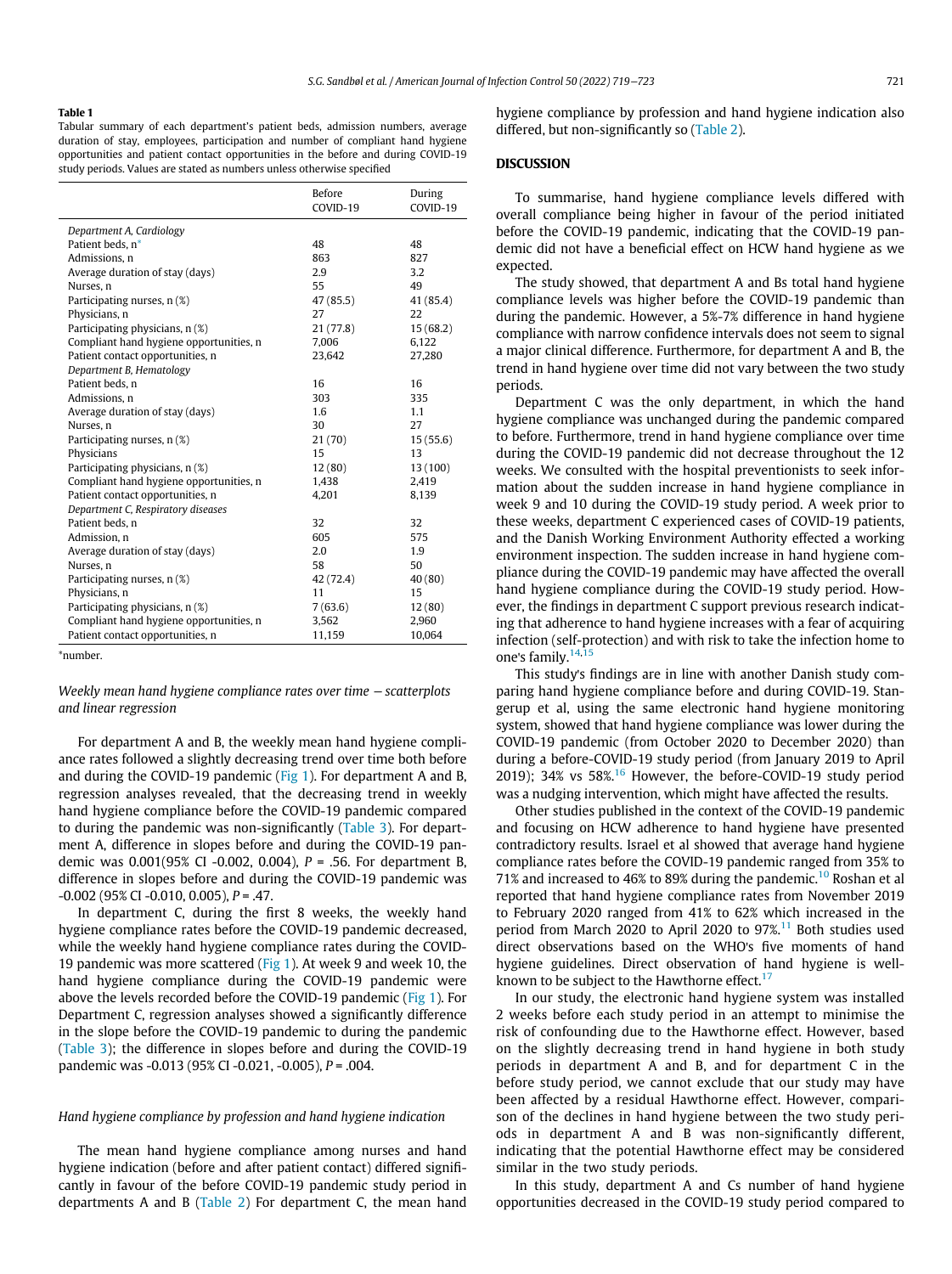#### <span id="page-3-0"></span>Table 2

Mean values – standard error of the mean (SEM) and 95% confidence intervals of healthcare workers' hand hygiene compliance stratified by department, profession and hand hygiene indication. Mean values, SEM and 95% confidence intervals are listed as percentages

| Departments                        | Before COVID-19 <sup>t</sup>    | During COVID-19 <sup>‡</sup>    | $P$ value* |
|------------------------------------|---------------------------------|---------------------------------|------------|
|                                    | Mean percentages (SEM) (95% CI) | Mean percentages (SEM) (95% CI) |            |
| Department A, Cardiology           |                                 |                                 |            |
| Total hand hygiene compliance      | 29.44 (0.47) (28.41,30.47)      | 22.5 (0.59) (21.2, 23.79)       | $-.001$    |
| Profession                         |                                 |                                 |            |
| <b>Nurses</b>                      | 30.4 (0.49) (29.32, 31.48)      | 22,87 (0.63) (21,49, 24,25)     | $-.001$    |
| <b>Doctors</b>                     | 19.69 (0.88) (17.75, 21.63)     | 14.62 (1.24) (11.88, 17.35)     | .003       |
| Hand hygiene by indication         |                                 |                                 |            |
| Before patient contact             | 21.04 (0.43) (20.01, 21.99)     | 16.33 (0.4) (15.51, 17.14)      | $-.001$    |
| After patient contact              | 37.84 (0.63) (36.44, 39.23)     | 28.66 (0.87) (26.75, 35.51)     | $-.001$    |
| Department B, Hematology           |                                 |                                 |            |
| Total hand hygiene compliance      | 33.86 (0.78) (32.14, 35.58)     | 29.33 (0.88) (27.40,31.28)      | $-.001$    |
| Profession                         |                                 |                                 |            |
| <b>Nurses</b>                      | 34.19 (0.8) (32.42, 35.96)      | 29.53 (0.9) (27.49, 31.56)      | .001       |
| <b>Doctors</b>                     | 28.1 (21.35) (23.38, 32.78)     | 24.05 (2.56) (18.4, 29.69)      | .24        |
| Hand hygiene by indication         |                                 |                                 |            |
| Before patient contact             | 24,67 (0.6) (23,35, 25,99)      | 20.31 (0.9) (18.34, 22.28)      | $-.001$    |
| After patient contact              | 43.1 (1.08) (40.67, 45.44)      | 35.19 (2.32) (30.1, 40.31)      | .01        |
| Department C, Respiratory Diseases |                                 |                                 |            |
| Total hand hygiene compliance      | 31.42 (1.33) (28.5, 34.35)      | 29.35 (1.1) (26.94, 31.77)      | .24        |
| Profession                         |                                 |                                 |            |
| <b>Nurses</b>                      | 31.52 (1.38) (28.48, 34.56)     | 29.42 (1.11) (26.99, 31.85)     | .25        |
| <b>Doctors</b>                     | 28.1 (1.37) (25.08, 31.12)      | 28.00 (3.03) (21.33, 34.67)     | .98        |
| Hand hygiene by indication         |                                 |                                 |            |
| Before patient contact             | 24.13 (1.08) (21.76, 26.51)     | 22.51 (1.03) (20.24, 24.78)     | .29        |
| After patient contact              | 38.71 (1.63) (35.13, 42.3)      | 36.2 (1.07) (33.2, 39.2)        | .25        |

<span id="page-3-2"></span>\*P-values compare hand hygiene compliance before and during the COVID-19 pandemic. Students unpaired t-tests were used for comparison.

<span id="page-3-3"></span>y For before COVID-19, boldface indicates the period April 2019 to June 2019. z For during COVID-19, boldface indicates the period May 2020 to Agust 2020.

<span id="page-3-1"></span>the before study period. While department Bs number of hand hygiene opportunities increased. Based on these data, bundling of nursing activities might not be the reason for why hand hygiene compliance did not increase during the COVID-19 study period. If bundling of nursing activities had been the case, department A and Bs number of hand hygiene opportunities should have decreased, while department Cs increased.

However, potential contributing factors that might explain why hand hygiene compliance did not increase during the pandemic might include increase workload and the use of medical gloves in



Fig 1. Mean weekly hand hygiene compliance rates in department A, B and C, 12 weeks before and 12 weeks during the COVID-19 pandemic. Black line and dots reflects before COVID-19 study period and grey line and hollow dots reflects the during COVID-19 study period.